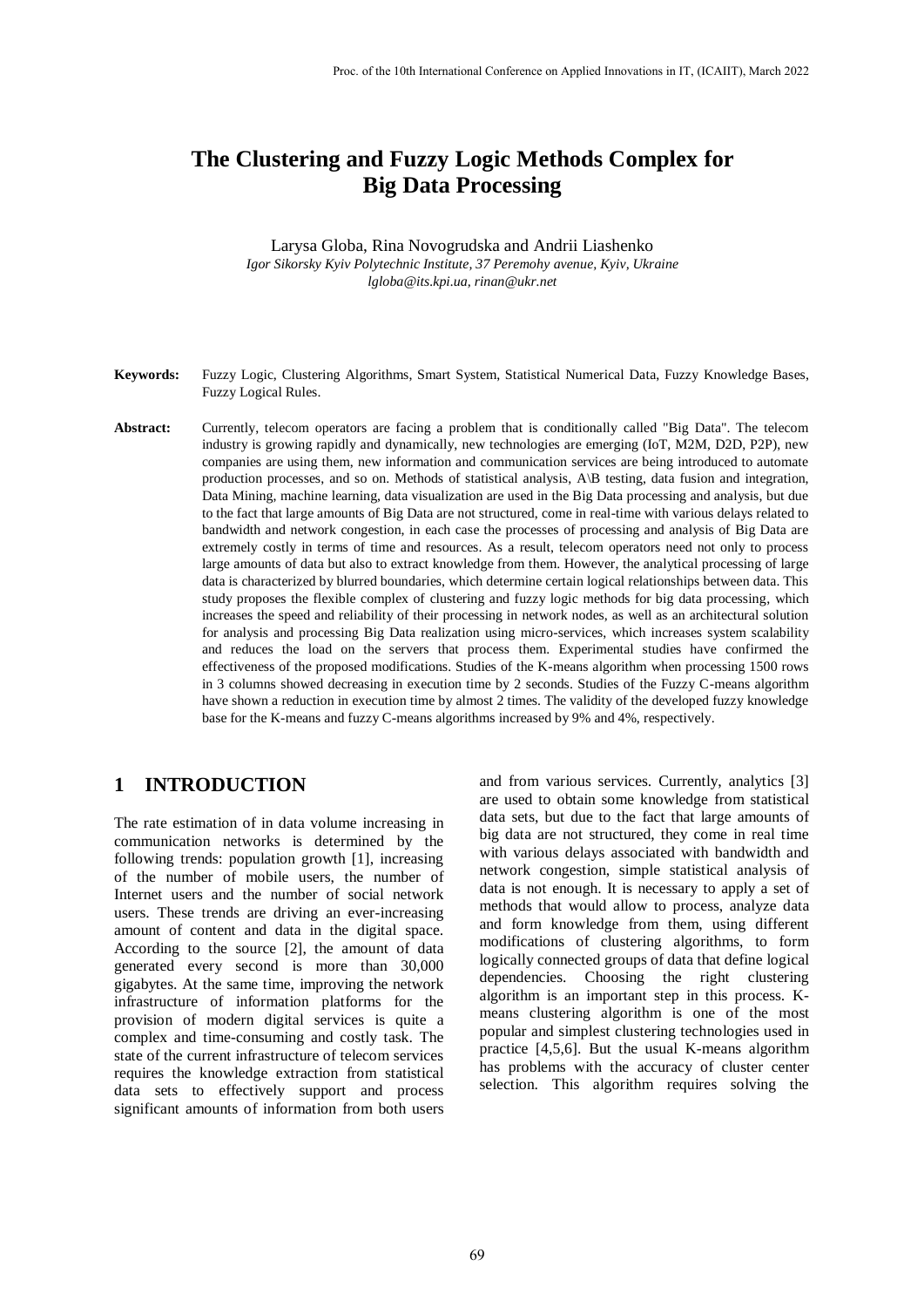problem of initialization of cluster centers and finding the right number of clusters [7].

At the same time, Big Data is characterized by fuzzy and requires the participation of experts during their analysis. Based on this, it is proposed to analyze them using fuzzy logic, forming fuzzy logical statements (rules) such as *IF… AND… THAN*, which are best for human perception. However, it is not possible to use a single method or algorithm to develop fuzzy logic rules. This process requires the creation of reliable sets of clusters from which fuzzy logical rules are formed, and to achieve this it is necessary to use clustering algorithms, construction of membership functions, formation of fuzzy logical rules for the transition from numerical data to logical statements.

The stages of developing the system for the formation of sets of fuzzy logical rules (fuzzy knowledge base) are determined by the following stages: expert estimation - loading of pre-cleared and structured statistics, the transition from data clusters to membership and union functions, and hence the transformation of numerical values into terms of linguistic variables (formation of fuzzy rules), checking the correctness of the model. In addition, the system for forming a fuzzy knowledge base should be flexible, take into account the peculiarities of data flows and increase the efficiency (speed and reliability) of processing large amounts of data. In this study, this is achieved by using a set of methods for constructing fuzzy logical rules based on clustering algorithms that focus on the features of statistical data sets processed in telecommunication systems, as well as architectural solutions for development Big Data analysis and processing using microservices.

The paper is structured as follows: Section 2 contains state of art analysis of Big Data processing methods problem. Section 3 explains the approach to be solved by proposed flexible complex of clustering and fuzzy logic methods for Big Data processing. Section 4 introduces the approach for the fuzzy knowledge base development. Section 5 presents the approach for the architecture development of the system based on fuzzy knowledge base. Section 6 shows efficiency of the proposed flexible complex of clustering and fuzzy logic methods for Big Data processing usage. Section 7 includes the summary and outlook on future work.

## **2 STATE OF THE ART AND BACKGROUND**

Features of Big Data such as the speed of data generation, the complexity of their analysis has necessitated the use of machine learning and artificial intelligence. Along with the evolution of data analysis computer methods, their analysis is also based on traditional statistical methods. Processing and analysis of Big Data is performed in the conditions of streaming data as they appear, and then apply various methods of data analysis as they are created, to find behavioral patterns and trends. As the amount of data increases, so are developed the methods used to process it.

Methods of Big Data processing and appropriate tools analytics are classified [8]:

1) A / B testing - these data analysis tools involve comparing the control group with different test groups to determine which ways to influence or change will improve a given objective variable.

2) Data merging and integration is a common tool used in Big Data analytics. Different data from different sources are integrated together and data analysis is performed by combining methods of statistics and machine learning in database management. An example of such an analysis in the telecom industry is the collection of customer data to determine which customers are most likely to a proposal respond.

3) Data Mining - a method of data analysis designed to search for previously unknown patterns in large arrays of information. These patterns make it possible to make effective management decisions and optimize business processes. Data Mining methods include teaching associative rules, classification, cluster analysis, regression analysis, detection and analysis of deviations, and more.

4) Machine learning - methods of artificial intelligence, which are a method of data analysis that allows the machine, robot or analytical system to conduct independent learning by performing a group of similar tasks.

5) Artificial neural networks are mathematical models, as well as their software or hardware implementation, built on the principle of organization and functioning of biological neural networks - networks of nerve cells of a living organism.

6) Visualization of analytical data - a means of presenting statistical information in a form that is better perceived by humans, in the form of diagrams, drawings using animation to determine the results of the expert or for further analysis.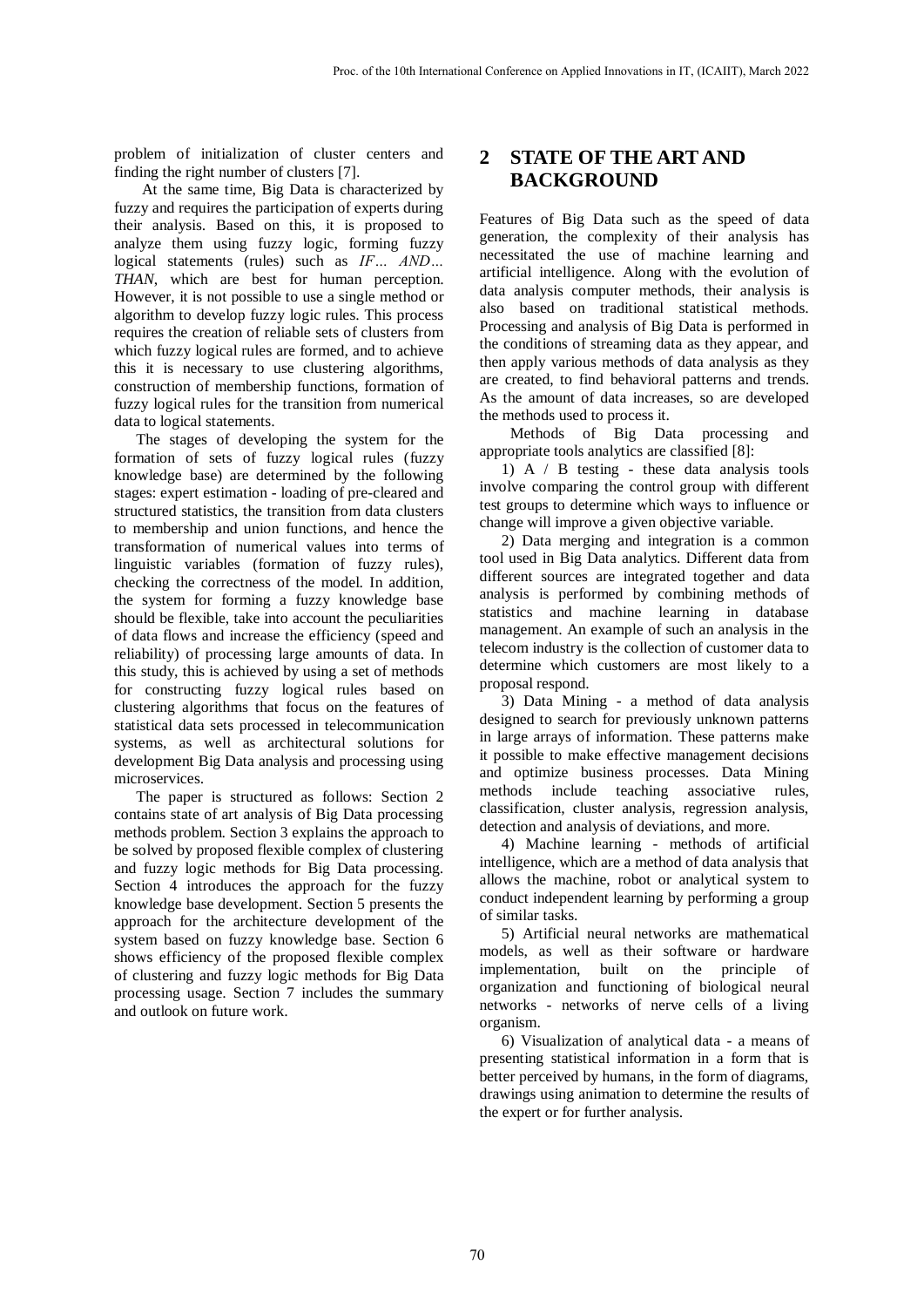All these methods of processing Big Data and extracting patterns from them are characterized by the fact that they depend on the structure and type of data, for example, if signals can be analyzed visually, then such methods are not effective for other data. Since searching for previously unknown patterns in large amounts of information provides some knowledge about the behavior of a system from sets of statistical data, these methods are promising for the telecommunications industry.

In recent years, cluster analysis is widely used in Data Mining as one of the main methods [9, 4]. The purpose of cluster analysis is to assign to objects to homogeneous data sets (clusters). Assigning objects is done so that the objects are similar to each other in one cluster and different in others. The method of summarizing the observed data in clusters is determined on the basis of statistical information that can be stored in database tables or files, because at the beginning of the study there is no prior knowledge.

There are many clustering algorithms, the paper [10] proposes the structure of algorithm categorization. Different clustering algorithms can be broadly classified as follows:

**Separate algorithms:** in such algorithms all clusters are defined quickly. The initial groups are specified and redistributed into associations. In other words, distribution algorithms divide data objects into several partitions, where each partition is a cluster. These clusters must meet the following requirements:

- each group must contain at least one object,
- each object must belong to exactly one group.

For example, in the K-means algorithm, the center is the mean of all points and coordinates, which is the arithmetic mean. There are many other partitioning algorithms such as K-modes, PAM, CLARA, CLARANS and FCM.

**Hierarchical algorithms:** data is organized in a hierarchical way depending on proximity. Proximity defines intermediate nodes. The initial cluster is gradually divided into several clusters as the hierarchy continues. The process continues until the stop criterion is reached (often determined by the number of k clusters). However, the hierarchical method has a serious drawback, which is that once a step (merger or division) is performed, it cannot be undone. BIRCH, CURE, ROCK and Chameleon are some of the well-known algorithms in this category.

**Density Based:** Here, data objects are divided based on their density, connectivity, and boundary areas. A cluster is an associated dense component that grows in any direction that determines density.

Density-based algorithms are able to detect clusters of arbitrary shape. The total data point density is analyzed to determine the functions of the data sets that affect its assignment to a particular cluster. DBSCAN, OPTICS, DBCLASD and DENCLUE are algorithms that use this method to filter noise and detect arbitrary clusters.

**Grid-based:** The space of data objects is divided into grids. The main advantage of this approach is its fast-processing time, because the data set is passed once to calculate statistical values for grids. Collected grid data makes grid-based clustering methods independent of the data objects number that use a single grid to collect specific statistics and then perform clustering in the grid rather than directly in the database. The performance of a grid-based method depends on the size of the grid, which is usually much smaller than the size of the database. However, for very irregular data distributions, the use of a single homogeneous grid may not be sufficient to obtain the required clustering quality or to meet processing time requirements. Wave-Cluster and STING are typical examples of this category.

When defining clustering methods, it is necessary to use specific criteria to assess the relative strengths and weaknesses of each algorithm in relation to the multidimensional properties of Big Data, the most important of which are volume, speed and diversity.

**Volume:** refers to the ability of a clustering algorithm to work with large amounts of data. To control the selection of the appropriate clustering algorithm for the Volume property, the following criteria are considered:

- data set size:
- high dimensional processing;
- processing of emissions / noisy data.

**Variety:** refers to the ability of a clustering algorithm to process different types of data (numerical, categorical, and hierarchical). To control the selection of the appropriate clustering algorithm for the Variety property, a criterion such as data set type is considered.

**Velocity:** refers to the clustering algorithm speed during the big data processing. To control the selection of the appropriate clustering algorithm for the Velocity property, the following criteria are considered:

- $\blacksquare$  complexity of the algorithm:
- performance at runtime.

Clustering algorithms perform effectively with either numerical data or categorical data; most of them do not process well mixed categorical and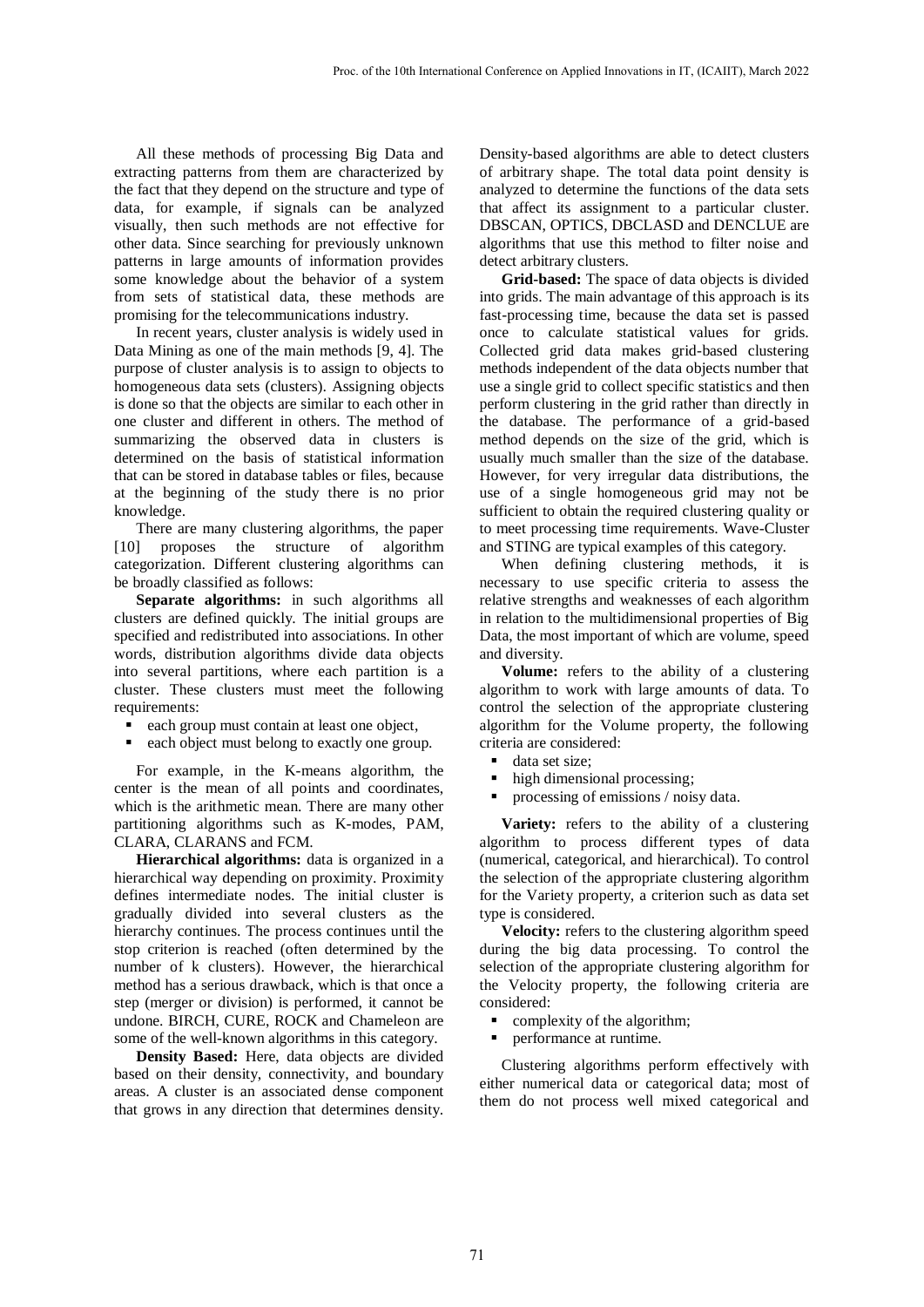numerical data types, with large size and data set, and in case of errors. As the number of measurements increases, the data becomes sparser, so measuring the distance between pairs of points becomes impractical, and the average density of points anywhere in the data is likely to be low. The process of clustering large amounts of data takes too much time, which can be impractical. The K-Means and FCM (Fuzzy C-Means) algorithms are among the most efficient algorithms that meet the requirements for processing large amounts of numerical data in telecom systems. FCM clustering algorithm is more flexible than K-Means algorithm, it allows to form a base of fuzzy logical rules for business processes of telecom operators.

This research focuses on creating a set of clustering methods and fuzzy logic for Big Data processing, which take into account the peculiarities of statistical data flows, increase the speed and reliability of their processing in network nodes, and on developing the architecture of Big Data analysis and processing using micro-services. This increases the scalability of the system and reduces the load on the servers that perform their processing.

### **3 THE APPROACH TO DEVELOP THE FLEXIBLE COMPLEX OF CLUSTERING AND FUZZY LOGIC METHODS FOR BIG DATA PROCESSING**

The Fuzzy C-means algorithm (FCM) is a separate algorithm, like the K-means algorithm. The main difference is that a point can belong to all centers of clusters, but with its degree of affiliation, which can range from 0 to 1. The higher the degree, the more probably it is that the object belongs to that cluster. The FCM clustering algorithm is more flexible than the K-Means algorithm because it uses some ambiguity as the value of the membership function. This allows to determine whether a sample object belongs to clusters with different degrees of membership without losing existing logical connections on cluster boundaries. This gives the possibility to realize the transition to fuzzy logical statements (fuzzy knowledge) [4, 11].

FCM algorithm convergence criteria:

For each element of the measurements sample, the sum of the its belonging degrees to the clusters should be equal to:

$$
\sum_{i=1}^{c} \mu_{ij} = 1, \qquad \forall j = 1, \dots, N,
$$

The value of the affiliation degree is limited by the interval [0,1]:

$$
\mu_{ij} \in [0,1], \forall i = 1, ..., c, \quad i \quad \forall j = 1, ..., N
$$

FCM clustering is performed by minimizing the objective function (1):

$$
J = \sum_{i=1}^{n} \sum_{k=1}^{c} \mu_{ik}^{q} |x_{i} - v_{k}|^{2}, \qquad (1)
$$

*J* – the objective function,

 $n$  – the number of objects in the data sample,

*с* – number of clusters,

where

 $\mu$  – fuzzy membership value from the table,

 $q$  – fuzzy coefficient (value  $>$  1),

 $x_i$ — the value of the *i-th* object in the sample,  $v_k$ – the cluster center,

$$
||x_i - v_k|
$$
-Euclidean distance determined by (2):

$$
||x_i - v_k| = \sqrt{\sum_{i=1}^n (x_i - v_k)^2}.
$$
 (2)

The calculation of the cluster center is determined by (3):

$$
v_k = \frac{\sum_{i=1}^{n} \mu_{ik}^q x_i}{\sum_{i=1}^{n} \mu_{ik}^q}.
$$
 (3)

The fuzzy membership table is calculated using (4):

$$
\mu_{ik} = \frac{1}{\sum_{l=1}^{c} (\frac{|x_i - v_k|}{|x_i - v_l|})^{\frac{2}{q-1}}}.
$$
\n(4)

Implementation steps:

*Step 1:* Setting the number of clusters, fuzzy parameter (*constant value> 1*), and stop parameter.

*Step 2:* Initializing the matrix of affiliation degrees.

*Step 3:* Setting the cycle counter  $k = 0$ .

*Step 4:* Calculating the centroids of the cluster, calculating the value of the objective function *J.*

*Step 5:* For each object and for each cluster calculating the value of membership in the matrix.

*Step 6:* If the value of *J* between successive iterations is less than the stop condition, then stop; otherwise set  $k = k + 1$  and go to step 4.

*Step 7:* Obtaining the membership matrix and the end of the algorithm.

However, this algorithm has significant shortcomings, namely the initial initialization of cluster centers and the correct number of clusters can affect the accuracy of the fuzzy logic rules development and subsequently on the construction of fuzzy knowledge bases [10].

Since the initial centers of clusters have a strong influence on obtaining the final sets of clusters, the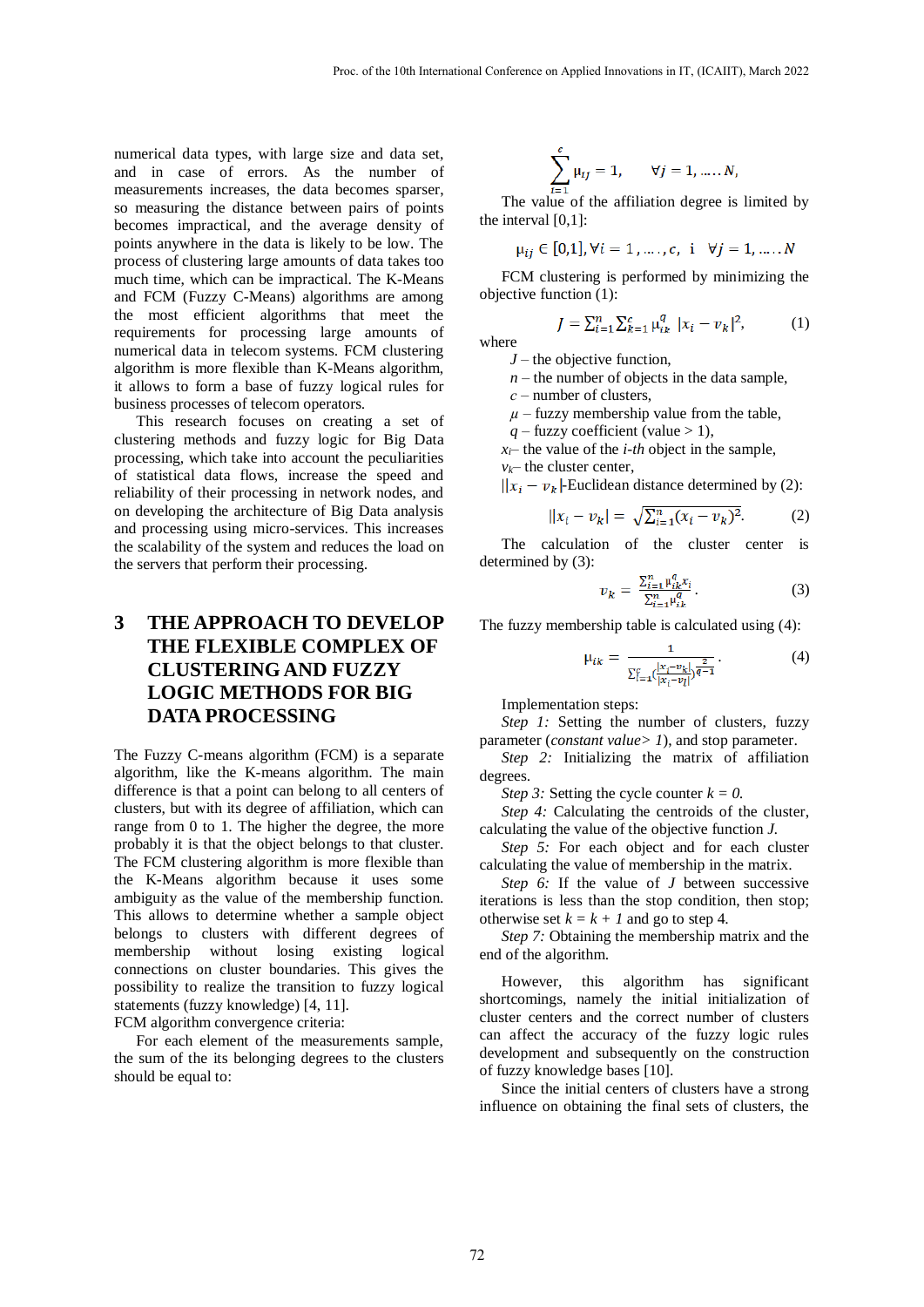process of their formation depends on the choice of starting points as the initial centers of clusters [12]. As a rule, the initial centers of clusters are selected randomly, which directly affects the accuracy of cluster construction. If a cluster center is initialized as a "remote" point, it may simply not have associated points, and more than one cluster may be associated with a single cluster center. Similarly, more than one centroid can be initialized in one cluster, which will lead to poor clustering. Correct calculation of the initial centers of clusters allows to obtain more accurate and efficient groups of clusters, as well as to reduce the complexity of the clustering process over time. Studies conducted in [13] have identified as an effective way to initially initialize clusters methods K-means ++ with the simultaneous use of the method of "elbow", which avoids the initial centroids, which are located close to each other.

K-means  $++$  is similar to initializing random points because it randomly selects data points to use as initial centroids. However, instead of selecting these points uniformly at random, K-means  $++$ selects them sequentially so as to induce the initial centroids to be distributed. In particular, the probability that a point will be chosen as the starting center is proportional to the square of its distance to the existing starting centroids [14].

The "elbow" method is based on determining the sum of squares in the middle of clusters (WCSS - Within Cluster Sum of Squares).

$$
WCSS = K_n \sum_{P_{i\ in\ Clusterk}}^{n} distance(P_i, C_i)^2
$$

A cluster that has a small sum of squares is more compact than a cluster that has a large sum of squares. The "elbow" method considers the nature of the change in the WСSS scatters with the increasing number of groups *k*. Combining all n observations into one group, we obtain the largest intracluster dispersion, which will decrease to 0 for  $k \rightarrow n$ . At some point, the decrease in this dispersion slows down - this happens at a point called the "elbow".

The disadvantage of the elbow method is that it measures only the general characteristics of clustering, but the algorithm of the "elbow" method is effective if the time to find the number of clusters is important to obtain the result [13]. Some clustering methods allow building fuzzy logical rules after the clustering process.

In the theory of fuzzy logic, true values of statements can take any value of truth from the interval of real numbers [*0*; *1*]. This provision allows building a logical system in which you can make

approvals with uncertainty and assess the degree of truth of statements. One of the concepts of fuzzy logic is the concept of elementary fuzzy expression. In the set theory, an element either belongs to the set or not. The theory of fuzzy sets is based on the concept of partial belonging to the set: each element belongs to the fuzzy set partially. [15]. The fuzzy set is defined by the "membership function", which corresponds to the concept of "characteristic function" in classical logic. The membership function is an important element in fuzzy logic. On the one hand, it provides a convenient tool for analytically presenting the degree of membership of a given term, on the ordinate axis  $- f(x)$  is always delayed range from *0* (clearly does not belong) to *1* (clearly belongs) - the degree of membership, and the axis abscissa - quantitative indicators of the corresponding term. On the other hand, the membership function makes it possible to perform various operations on fuzzy sets [4]. The fuzzification procedure is to determine the degree to which a variable (for an example, measurement) belongs to a fuzzy set. The defuzzification procedure is to determine the numerical value of a variable based on the degree of its belonging to a fuzzy set. Fuzzy logic rule bases are the most commonly used tools in analytical software systems with fuzzy logic. They apply rules in the form such as: *IF "condition" THEN "result".* 

The main difficulty of the "Fuzzy inference" block is that it is not possible to form a rules base in advance due to unstructured data and their large volume. To develop a fuzzy knowledge base, the fuzzy inference mechanism is often used, which is called the Mamdani mechanism [4, 15,16]. In order to specify the number of fuzzy rules, the number of linguistic terms into which the input variables of statistical data are divided without an expert, it is necessary to identify the structure of the fuzzy system. Such identification is performed using fuzzy cluster analysis.

#### **4 THE FUZZY KNOWLEDGE BASE DEVELOPMENT**

The proposed approach to designing a fuzzy knowledge base works only with numerical data, which are presented in tabular form. This situation is typical for the technical infrastructure of telecom operators and is acceptable for fuzzy logic procedures in the fuzzification phase, which operates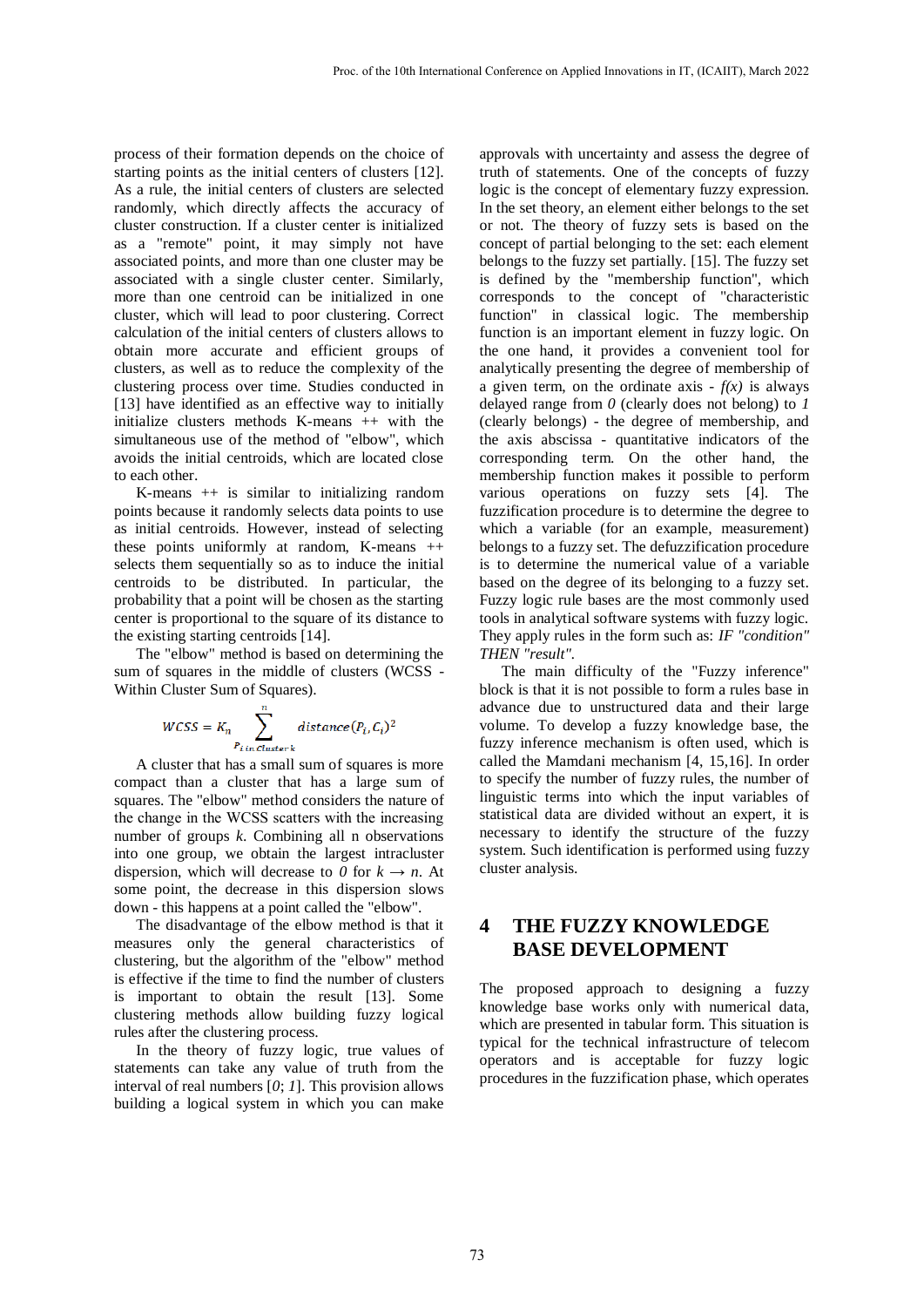with numerical data to determine the fuzzy value of the linguistic variable term.

The input data comes in the form of a table in CSV format. In this data structure, each column is an object property. And each line is an instance of the object state. The efficiency study of a set of methods for building a fuzzy knowledge base was conducted on the example of data on the processor's power consumption at different loads. These data were obtained from the Technical University of Dresden  $[17]$ , where:

*FR* - the frequency with which the data is processed;

*TR* - number of threads;

*EN* - the energy that will be consumed by the processor (Figure 1).

|          | FR   |   |               |
|----------|------|---|---------------|
|          | ממדי |   | 37,727<br>027 |
|          |      |   | ነንሰ<br>J770   |
| $\cdots$ | .    | . | .             |

Figure 1: A fragment of the table with input data.

From the point of view of the fuzzy model, the columns in the table are arranged so that the first *N*-columns (*FR* and *TR*) are conditions, antecedents, which are the left part of the fuzzy logical rule, and the last column (*EN*) is a consequent or fuzzy logical the conclusion on the right side of the fuzzy inference. The rule has the form *IF… AND… .TO*. The result of the fuzzy rule is a combination of propositions combined by "*TA*" operators. The "*OR*" instruction is not used to generate the result.

If tabular data are visualized, we get an *N*dimensional space in which each instance of the state of the object, so the string will be displayed as a point, and each property of the object will be an axis (Figure 2) [18].



Figure 2: Representation of a point in space.

The next step is to determine that this structure is responsible for the linguistic variable rules and what is terms set of a certain linguistic variable. A rule contains a set of object characteristics, that is columns in a tabular structure. The set of these columns also determines the structure of the resulting linguistic rule. An object characteristic is a linguistic variable rule. A linguistic variable is an axis in *N*-dimensional space that represents term sets. *Term* - a description of the value of the column (for example, for data on the energy efficiency of computer servers - these will be the values for frequency, number of flows, and energy consumption in form as *low, high, medium*). The meaning of terms in the form of linguistic variables is determined by an expert.

Consider an example of the converting from numerical statistics, which have a tabular data structure, to a fuzzy set. In this case, the measuring space is a two-dimensional plane, in which the abscissa will be the value of the condition (antecedent), and the y-axis will be the final value (consequent) [18]. To move to ambiguity, it is necessary to find membership functions for each linguistic variable. The clustering procedure is performed that will divide all the data from the input space into cluster groups. After clustering, each cluster will be a term set (Figure 3).



Figure 3: Clustering for two dimensional spaces.

The membership function is a function that has values from  $\theta$  to  $I$  on the ordinate axis, and on the abscissa axis the numerical values of this term. Membership functions can be of different types: triangular, trapezoidal or Gaussian. The proposed method uses the Gaussian function.

The Gaussian function has the form:  $\mu(x) = e^{-\frac{(m_{xi}-x)^2}{2\sigma^2}}$ , where  $x$  – the center of a cluster,  $\sigma$  – standard deviation. The mathematical expectation for this function is the center of the cluster, and the standard deviation is the measure of the scatter of points near the center of the cluster. To find the width  $\sigma$  it's possible to use the  $\frac{|m_{xi}-m_{x(i+1)}|}{N_x}$ , where  $m_{xi}$  – the center of a cluster,  $m_{x(i+1)}$  – the center of the next cluster,  $N_x$  – number of clusters.

After determining the membership functions, it is necessary to design them for each axis of the *N*-dimensional space of each cluster (terms) of the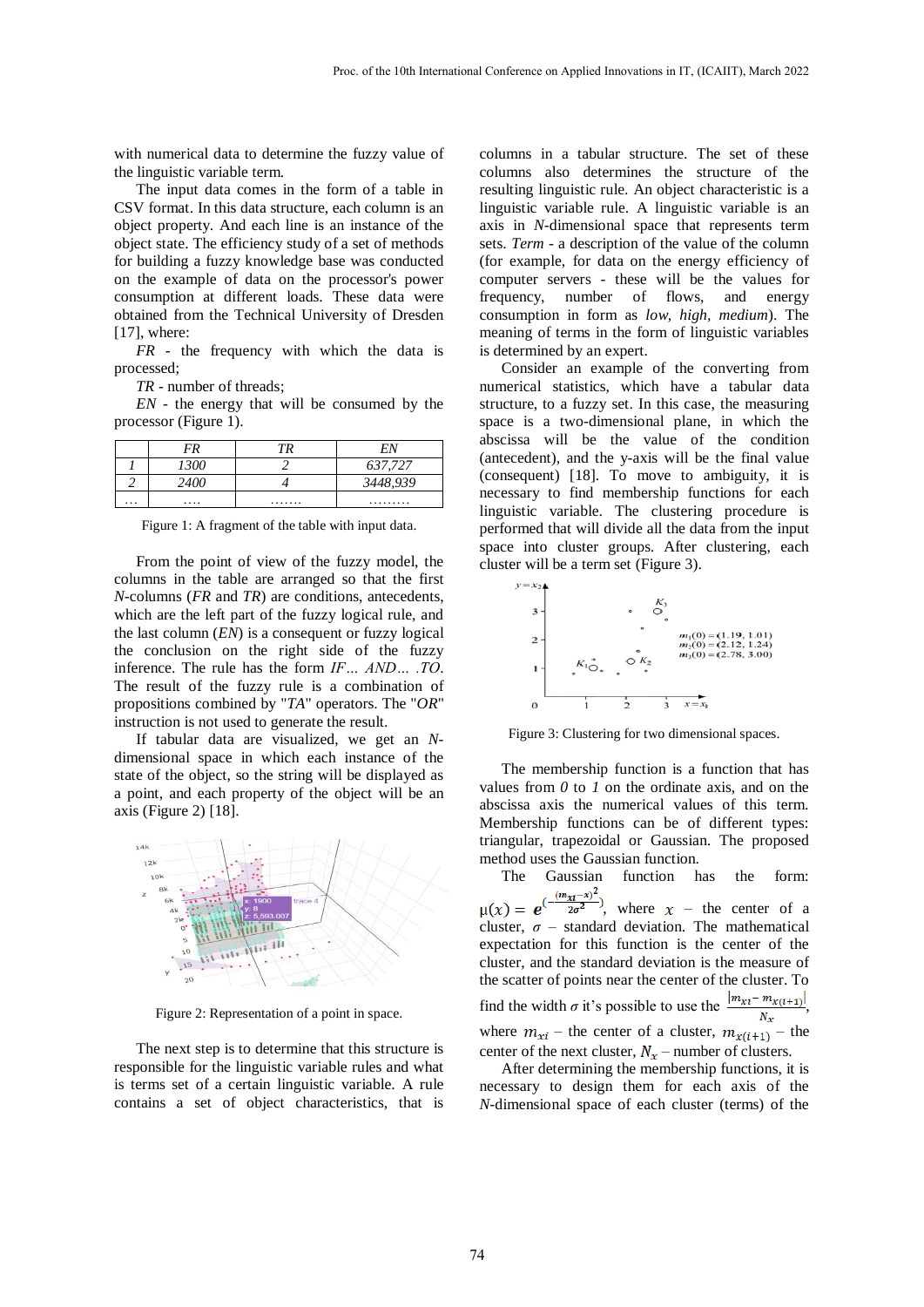Gaussian membership function of the form (Figure 4) [18,4].

Formation of fuzzy logical rules. After the step of building membership functions, each object in the input sample will create a separate new rule in the form *If.. AND… AND*. The mechanism of rule formation works so as to process all received statistical data [19, 4]. The system cannot have two identical rules, as this will use more computing resources or there will be conflicting inconsistencies, which is not correct. In Figure 5 shows the value of the Gaussian function (membership function) at a given point. Then the largest value of all values is determined, which indicates that the point refers to a fuzzy set (to the corresponding term).

Thus, for each numerical value of the string (object characteristics) there is a corresponding term set, which will be a fuzzy logical rule. The example is shown in Table 1.



Figure 4: Designing of membership functions for each linguistic variable.



Figure 5: The value of the function at the appropriate point.

Table 1: The fragment of data converted into corresponding term sets.

| FR     | ТR  | EN   |
|--------|-----|------|
| low    | low | low  |
| high   | low | high |
| high   | low | low  |
| middle | low | high |

Based on table1 the rules set in the form *If… AND .. Then*:

*IF FR –> low AND TR –> low THEN EN –> low IF*  $FR \rightarrow high$  *AND*  $TR \rightarrow low$  *THEN*  $EN \rightarrow$ *high* 

*IF*  $FR \rightarrow high$  *AND*  $TR \rightarrow low$  *THEN*  $EN \rightarrow$ *low* 

*IF*  $FR \rightarrow$  middle  $AND$   $TR \rightarrow low$   $THEN$   $EN \rightarrow$ *high.*

At this stage, converting the data into terms of linguistic variables, conflicting and duplicate rules can form due to the different nature of the data or because the data during clustering is not properly distributed between clusters at the boundaries of the cluster distribution. In this case, you need to check the set of rules for correctness that can be done by analyzing the metagraphs.

Thus, the modified method for developing fuzzy logic rules for Big Data consists of the following steps:

1) Cleaning up the input data and presentation of them in the correct tabular structures;

2) Fuzzy clustering of the input data based on the FCM algorithm with the first primary initialization of the cluster's centers used the K-means++ algorithm and getting the correct number of the cluster's centers by the algorithm "elbow";

3) Formation of fuzzy logical rules for numerical data converting into a appropriate term-set.

4) The quality analysis of fuzzy logic rules development based on their visual analysis by the metagraphs theory.

Fuzzy logical rules should be as precise as possible, so clustering is an important element of methods complex. If at the final stage of clustering the centers of clusters are found incorrectly, the data will be incorrectly divided, because of it there will be an error in construction of membership functions. To prevent this, training procedures should be performed on different numerical data sets. As a result, the algorithmic and time complexity of the method will increase, but more important is the correctness and accuracy of developing fuzzy logical rules.

The proposed approach to Big Data processing has shown the possibility of designing fuzzy logical rules using numerical clustering methods from numerical statistical data sets to create a fuzzy knowledge base, which greatly simplifies the process of analyzing the effectiveness of telecom services infrastructure.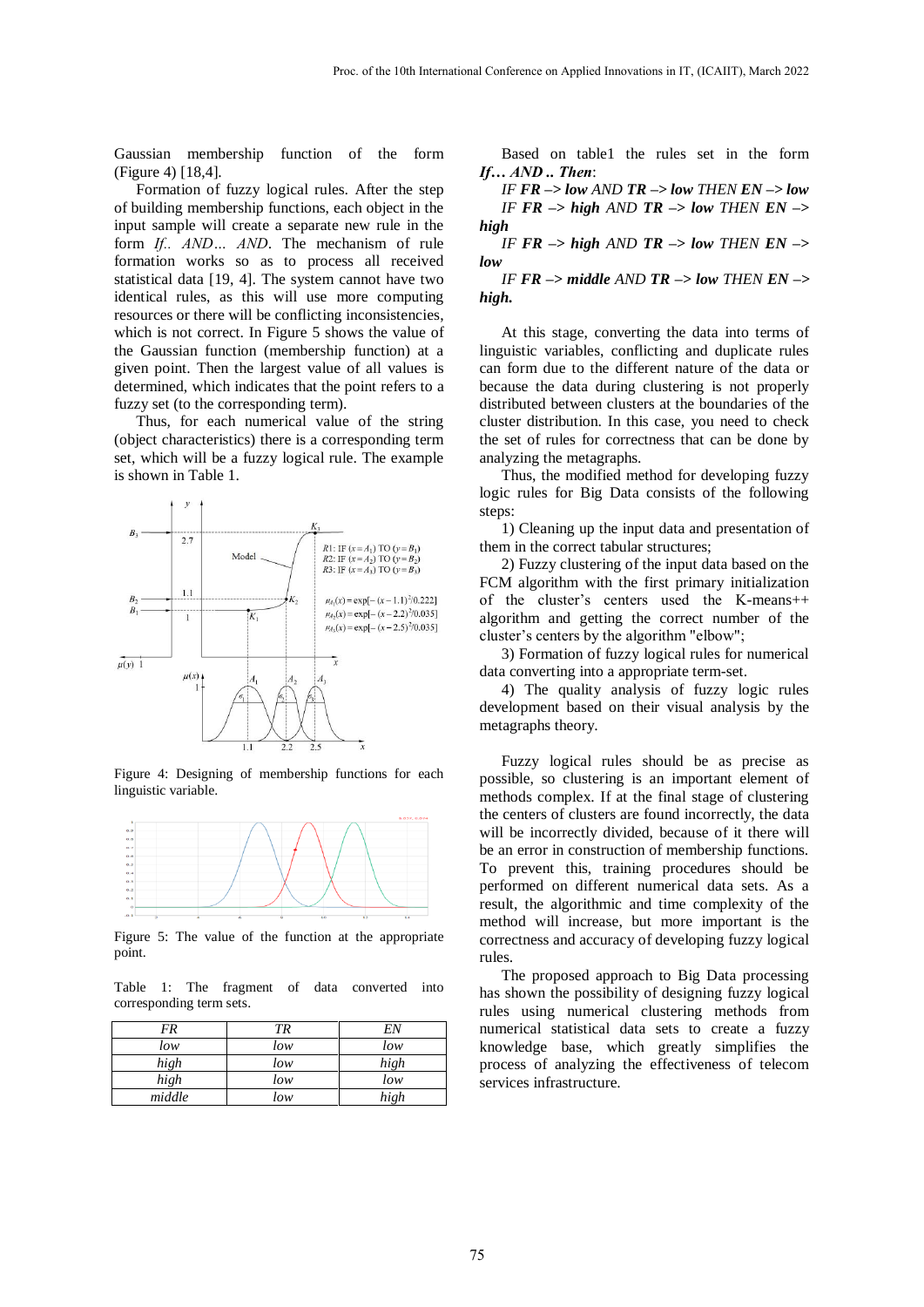### **5 THE ARCHITECTURE OF THE SYSTEM BASED ON FUZZY KNOWLEDGE BASE**

When designing real data analysis systems, there is a problem of high load of computing resources due to the large amount of data processed in the system. Microservice architecture is used in Big Data analysis systems to prevent congestion (Figure 6). Microservice architecture is an approach to creating a software package that involves the use of several small application services, each of which corresponds to a limited context. These software services run on different servers and interact with each other over the network, for example via HTTP [20]. The essence of microservice architecture is that each logical part of the system is allocated as a separate micro-service that can be easily connected and integrated into the system, regardless of what technology it uses in the implementation. In Figure 6 shows the architecture of the proposed system for processing Big Data based on the microservice approach.

Each part of the system is allocated as a separate project, which was hosted on a separate server [21].



Figure 6: System architecture based on microservice approach.

The system is a website, the client part of which is written in Java-Script using the React library. The proposed architecture uses the OpenId Connect protocol. The Gateway API serves as a gateway between client services there, aggregates data from different services, and is responsible for the logic of executing service requests. The Gateway API performs load balancing, which distributes tasks across multiple network devices to optimize resource depletion, reduce query service time, scale cluster horizontally, and provide resiliency.

**Cleansing microservice** - a service for cleaning the data that the user uploads to the system. The service uses various algorithms to clean data from incorrect data. For example, the downloaded file may have different data emissions or incorrect

format (there may be words instead of numbers). This service provides for data cleaning clustering algorithms. The service uses .Net core technology and is written in the C # programming language.

**Clustering microservice** - a service for clustering data received after data cleaning. This microservice uses K-means ++ and FCM clustering algorithms, as well as algorithms for initializing initial clusters and finding the number of clusters to analyze data and select similar objects into a homogeneous group. This step is required to construct membership functions for each feature of the object, and then to develop fuzzy logical rules using previously found membership functions. The service uses .Net core technology and is written in the C # programming language.

**FuzzyRulesBuilder microservice** - a service for designing fuzzy logical rules from statistics. It uses a method that finds the value of the Gaussian function at a point and relates this point to a fuzzy term of a linguistic variable, the service is realized in .Net Core technology.

**MetagraphBuilder microservice** is a service for displaying and visualizing a metagraph based on fuzzy logical rules. This service filters duplicate rules and builds a metagraph to verify the fuzzy rules of the knowledge base. The service uses Node.js technology.

All services use REST - a protocol for the interaction of components of a distributed system in the network. Steps of the business process of developing fuzzy logical rules from statistical data:

1) Uploading numerical statistics is a step in which the user uploads data to the system. This data must already have the appropriate tabular structure in the form of a CVS file.

2) Initial cluster initialization and finding the number of clusters is a system step in which the system finds the optimal input parameters for clustering before performing clustering: finding the correct number of clusters and performing initial initialization of cluster centers for input sampling.

3) Clustering of uploaded data is a system step in which the system clusters data with pre-selected FCM and K-means  $++$  clustering algorithms.

4) Initialization of terms for each linguistic variable is a step in which the user can initialize the terms of each linguistic variable or column from the input set. This stage runs after finding the correct number of clusters and performing the clustering procedure because the number of terms for each linguistic variable determines the number of clusters into which the input sample will be divided.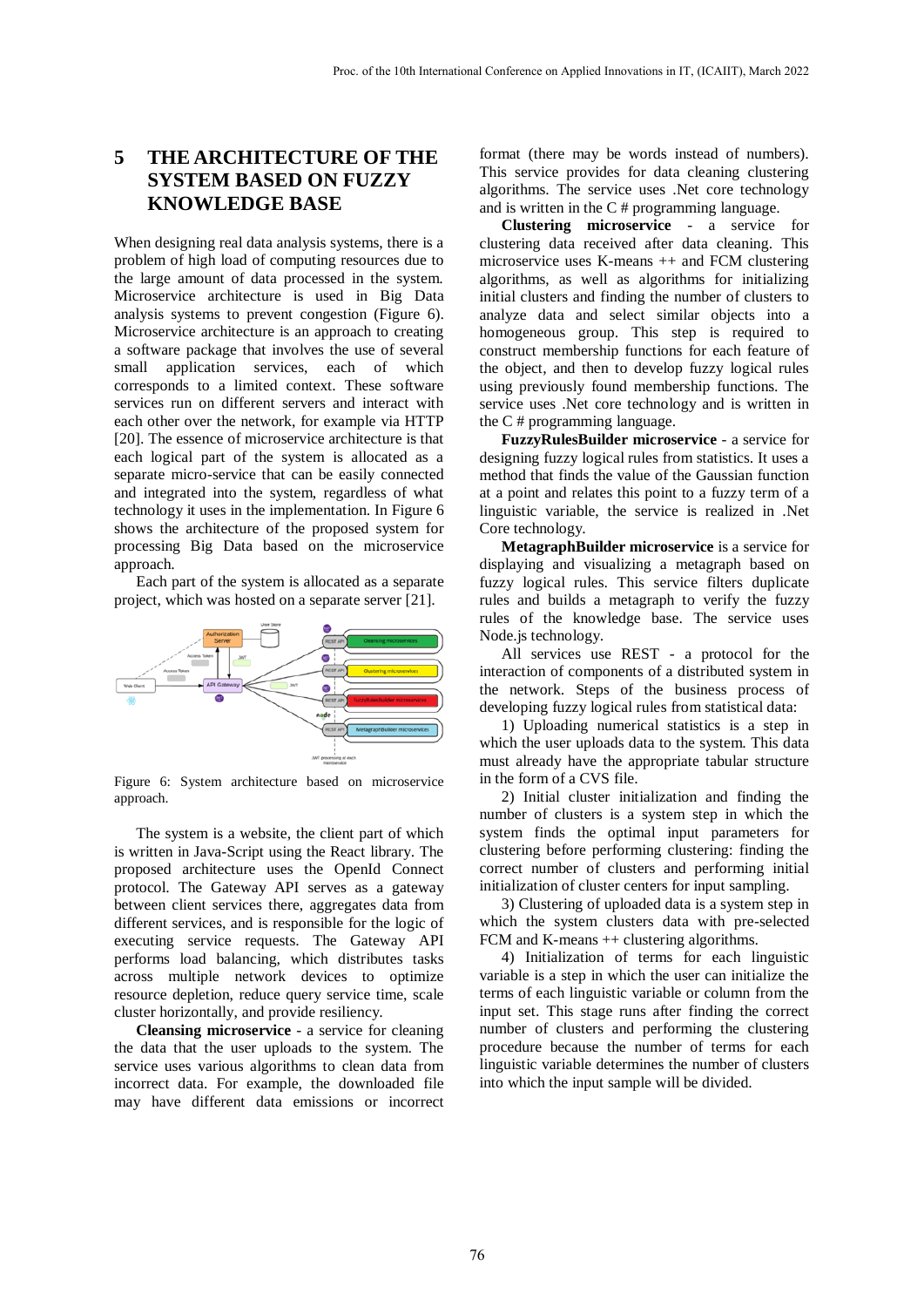5) Designing of function graphs for each linguistic variable is a system step in which Gaussian membership functions are built. For each function, the mathematical expectation is the center of the cluster, and the standard deviation is the measure of the scatter of the data points around the cluster

6) Converting of statistical numerical data into appropriate term sets is a system step, at the stage of which the system determines for each number in the line the corresponding set of terms. This is done by finding the maximum value of the function at the point for this number.

7) Generating a JSON file with fuzzy logical rules is a system step, in which the system builds a fuzzy logical rule for each line of input statistics, and then passes it to the stage of removing conflicting and duplicate rules.

8) Checking the quality of development of fuzzy logical rules through their visual analysis in the form of metagraphs, retraining as needed.

### **6 THE EFFICIENCY OF PROPOSED CLUSTERING AND FUZZY LOGIC METHODS**

To test the efficiency of constructing fuzzy logic rules in the proposed system, the efficiency is considered as the reliability of the construction of fuzzy logic rules and the time complexity of different clustering algorithms.

Reliability of results was performed by the method presented in [4] and the proposed modified method.

Algorithmic complexity depends on the amount of data received at the input of the clustering procedure. The time complexity of the algorithm Kmeans  $O(ncdi)$ , and FCM algorithm  $O(ndc^2i)$ , where *n* is the number of points, input data, *d* is the dimension of space, *c* is the number of clusters,  $i$  - number of iterations for which clustering will be performed.

The experiment was performed with data in the two-dimensional plane. 1500 random points were pre-generated. The input data sequence is divided into 3 clusters by clustering algorithms K-means++ and FCM with different primary initializations of the starting points of the cluster centers. The number of clusters was chosen by the algorithm for finding the number of clusters, namely the "elbow" algorithm.

The number of iterations and the time spent running each of the algorithms for the same data in the same environment (on the same computer) were measured.

The results of the evaluation of efficiency are given in Table 2.

Table 2: Analysis of algorithmic complexity of K-Means and FCM algorithms.

|            | Primary        | Algorithmic          | Time spent | Number of  |
|------------|----------------|----------------------|------------|------------|
|            | initialization | complexity           | (seconds)  | iterations |
| K-Means    | Random         | O(ncdi)              | 1.540      | 37         |
| <b>FCM</b> | Random         | $O(ndc^2 i)$         | 9.440      | 115        |
| K-Means    | $k$ means $++$ | $O(ndc^2 i + ncdi +$ | 0.033      |            |
|            |                | nd)                  |            |            |
| <b>FCM</b> | $k$ means $++$ | $O(2ndc^2 i + nd)$   | 5.680      | 74         |

From the results we can conclude that the time complexity of the K-means algorithm is better than FCM, but the initial initialization greatly affects the final result of clustering, which reduces the time spent and the number of iterations. With the correct initialization, the Kmeans and FCM algorithms converge in much less time.

To verify the correctness of fuzzy logic rules development, it's needed to conduct an experiment in which there will be two samples of data: training and test. The test sample of data will contain readymade and already formed fuzzy logical rules, and the training sample will contain only ordinary statistical data, from which fuzzy logical rules will be built by a modified method.

The test sample used data on energy efficiency of servers [17]. The expert used 3 terms for each linguistic variable. The terms had the following meanings: *low, middle, high*. Two experiments were performed using K-means and FCM clustering algorithms with initial K-means ++ initialization.

The training sample had 1,500 rows of columns, which contained the values of data processing frequency, number of streams and energy consumed by the server. The algorithm for finding the number of clusters showed that the number of clusters will be 3. The results of the experiment are given in Table 3.

Table 3: Results of the tests for reliability.

| Algorithm    | <b>Number</b><br>of | <b>Number</b><br>of | The number of    | Spent time, ms | Rreliability, |
|--------------|---------------------|---------------------|------------------|----------------|---------------|
|              | clusters            | samples in the      | correctly formed | (milliseconds) | C(%)          |
|              |                     | input sample        | samples          |                |               |
| K-Means      |                     | 1500                | 1257             | 5790           | 86.4          |
| $(kmeans++)$ |                     |                     |                  |                |               |
| <b>FCM</b>   |                     | 1500                | 1473             | 14540          | 98.2          |
| $(kmeans++)$ |                     |                     |                  |                |               |
| K-Means      | 3                   | 1500                | 1159             | 7950           | 77.2          |
| (random)     |                     |                     |                  |                |               |
| <b>FCM</b>   |                     | 1500                | 1421             | 35770          | 94.7          |
| (random)     |                     |                     |                  |                |               |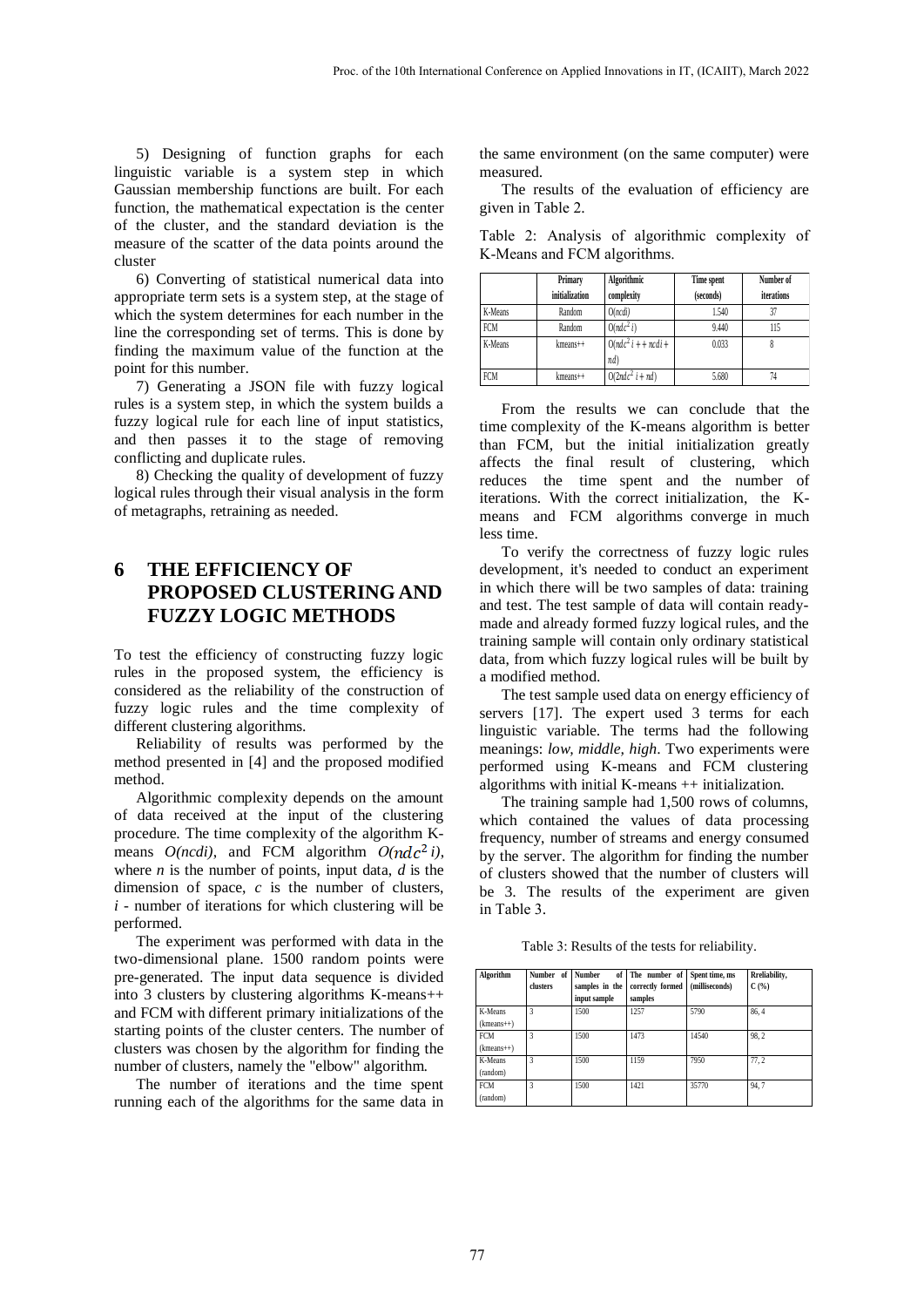Thus, it's possible to conclude that the modified method of constructing fuzzy logic rules has reduced the execution time for the two algorithms K-means and Fuzzy C-means, which are used in the proposed method. For K-means the time decreased by about 2 seconds, and for FCM the time decreased by about 2 times.

The reliability of built fuzzy logic rules increased for K-means and FCM algorithms by 10% and 4%, respectively. The reliability of developing fuzzy logic rules using fuzzy FCM is quite high for both methods (normal and modified), but the time complexity of this algorithm is greater than Kmeans. The choice of algorithm is determined by the characteristics of the data sets, based on the needs of analysis and subject area.

### **7 CONCLUSIONS**

The analysis of characteristics, features and methods of Big Data processing allows to define:

1) Big Data are characterized by different sizes, are structured or unstructured, have different speed of their receipt, a significant amount is simultaneously obtained from different sources, belong to such information that is difficult to process using traditional processes and tools.

2) Some Big Data processing methods are not suitable due to poor structure (numerical data can be in multidimensional space) when managing computing processes in telecommunications nodes, so such data is recommended to analyze in the form of fuzzy logical rules that are close to human understanding.

3) The analysis of clustering algorithms allowed to determine the feasibility of using algorithms FCM, K-Means++ and the algorithm "elbow" to process numerical statistics, extract knowledge from them, so converting to a fuzzy knowledge base, which will be used at the stage of fuzzy inference.

4) A modified method of development fuzzy logic rules for Big Data processing is proposed, the feature of which is the use of algorithms for initialization of cluster centers and finding the number of clusters, using criteria such as reliability of fuzzy logic rules and computational complexity of algorithms.

5) The fuzzy knowledge base was trained on statistical numerical data, which allowed to increase the reliability of the designing of fuzzy logical rules and reduce the operating time of the proposed set of methods.

6) The software of the system and architectural solution for its development with the use of microservices is created, such solutions allow to increase the flexibility of Big Data processing processes and their productivity during data clustering, designing of fuzzy logical rules based on the proposed modified method.

7) The efficiency of the modified method is experimentally proved, which is confirmed by the fact that for K-means algorithm when processing 1500 rows in 3 columns the execution time decreased by 2 seconds, and for FCM execution time was reduced by almost 2 times. The reliability of the designed fuzzy knowledge base for K-means and FCM algorithms increased by 9% and 4%, respectively.

Future researches will focus on further study of the Big Data characteristics and approaches for their processing in information and communication systems, especially such as 5/6 G, and peculiarities of their processing based on data streams specifications.

#### **REFERENCES**

- [1] Digital 2019: Global Internet use accelerates, [Online]. Available: https://wearesocial.com/blog/ 2019/01/digital-2019-global-internet-use-accelerates.
- [2] M. Nathaz, W. James, Big data. Principles and best practices of scalable real-time data systems 1st Edition, 2015, pp. 185-192, [Online]. Available: https://www.amazon.com/Big-Data-Principlespractices-scalable/dp/1617290.
- [3] E. Nada, Advances in Data Mining. Applications and Theoretical Aspects / E. Nada, E. Ahmed. // Big Data Analytics: A Literature Review Paper. – 14th Industrial Conference, ICDM 2014, St. Petersburg, Russia, July 16-20, 2014. Proceedings, Lecture Notes in Computer Science, Springer, pp. 214-227.
- [4] Y. Buhaienko, L. S. Globa, A. Liashenko, and M. Grebinechenko, "Analysis of clustering algorithms for use in the universal data processing system", in Proc. International scientific and technical conf. Open Semantic Technologies for Intelligent Systems (OSTIS-2020), Minsk, 2020, pp. 101-104.
- [5] K. Hribernik, Z. Ghrairi, C. Hans, and D. Thoben, "Co-creating the Internet of Things - First experiences in the participatory design of Intelligent Products with Arduino", in Proc. 17th International Conference on Concurrent Enterprising, Aachen, Germany, 2011, pp. 1-9.
- [6] X. Lei, Z. Yan, and Y. ChunLi, "The application and implementation research of smart city in China", in Proc. 2012 International Conference on System Science and Engineering(ICSSE), China, 2012, pp. 288-292.
- [7] P. Fränti and S. Sieranoja, "How much can k-means be improved by using better initialization and